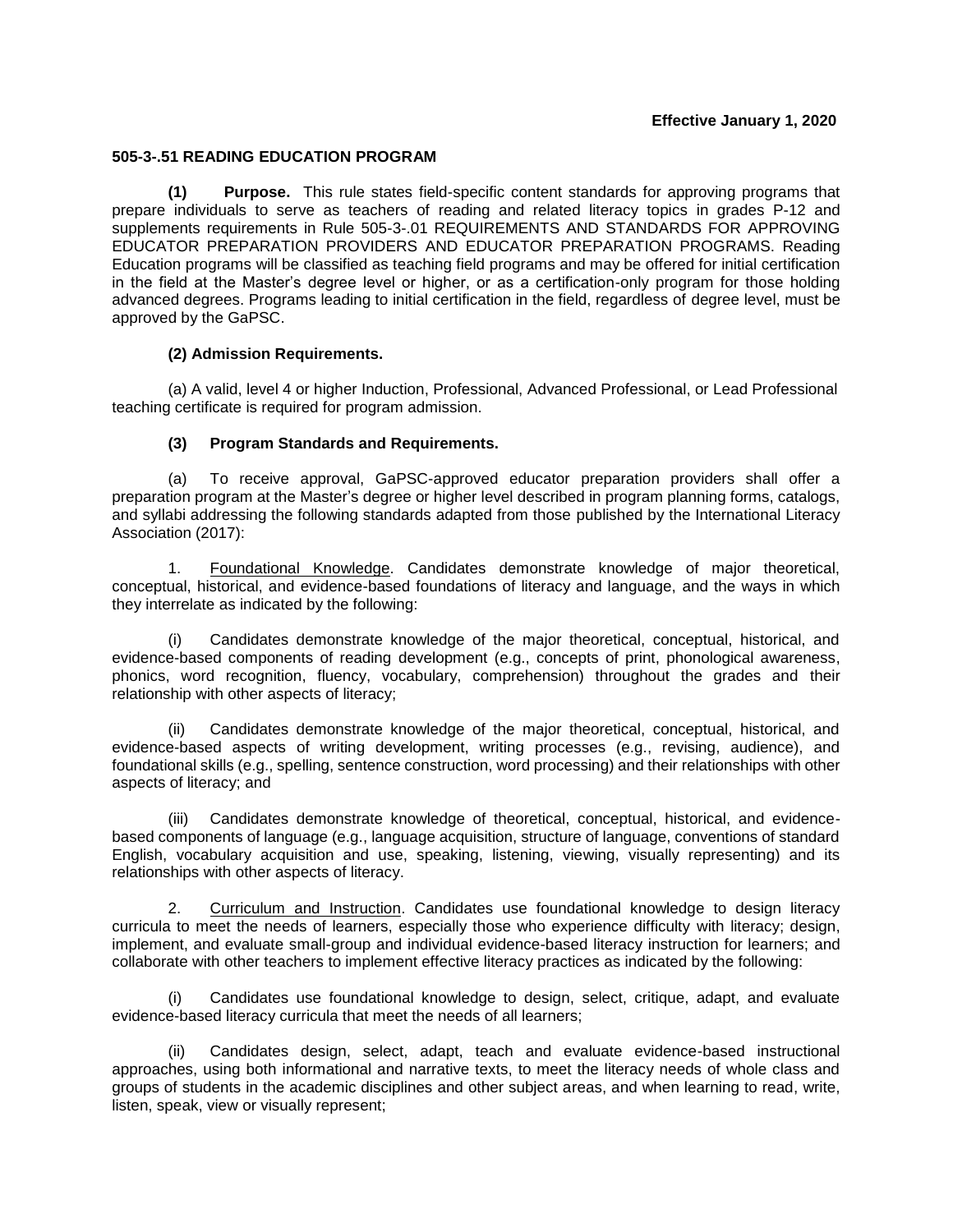(iii) Candidates select, adapt, teach, and evaluate evidence-based supplemental and intervention approaches and programs, and such instruction is explicit, intense, and provides adequate scaffolding to meet the literacy needs of individual and small groups of students, especially those who experience difficulty with reading and writing; and

(iv) Candidates collaborate with school-based educators in developing, implementing, and evaluating literacy instructional practices and curriculum.

3. Assessment and Evaluation**.** Candidates understand, select, and use valid, reliable, fair, and appropriate assessment tools to screen, diagnose, and measure student literacy achievement; inform instruction and evaluate interventions; assist other teachers in their understanding and use of assessment results; and advocate for appropriate literacy practices to relevant stakeholders as indicated by the following:

(i) Candidates understand the purposes, attributes, formats, strengths/limitations (including validity, reliability, inherent language, dialect, cultural bias), and influences of various types of tools in a comprehensive literacy and language assessment system, and apply that knowledge to using assessment tools;

(ii) Candidates collaborate with colleagues to administer, interpret, and use data for decision making about student assessment, instruction, intervention, and evaluation for individual and groups of students;

(iii) Candidates participate in and lead professional learning experiences to assist other teachers in selecting, administering, analyzing, interpreting assessments, and using results for instructional decision making in classrooms and schools; and

(iv) Candidates, using both written and oral communication, explain assessment results, and advocate for appropriate literacy and language practices to a variety of stakeholders, including students, administrators, teachers, other educators, and parents/ guardians.

4. Diversity and Equity. Candidates demonstrate knowledge of research, relevant theories, pedagogies, and essential concepts of diversity and equity; demonstrate an understanding of themselves and others as cultural beings; create classrooms and schools that are inclusive and affirming; and advocate for equity at school, district, and community levels as indicated by the following:

Candidates demonstrate knowledge of foundational theories about diverse learners, equity, and culturally responsive instruction;

(ii) Candidates demonstrate understanding of themselves and others as cultural beings through their pedagogy and interactions with individuals both within and outside of the school community;

(iii) Candidates create and advocate for inclusive and affirming classroom and school environments by designing and implementing instruction that is culturally responsive and acknowledges and values the diversity in their school and in society; and

(iv) Candidates advocate for equity at school, district, and community levels.

5. Learners and the Literacy Environment. Candidates meet the developmental needs of all learners and collaborate with school personnel to use a variety of print and digital materials to engage and motivate all learners; integrate digital technologies in appropriate, safe, and effective ways; and foster a positive climate that supports a literacy-rich learning environment as indicated by the following: